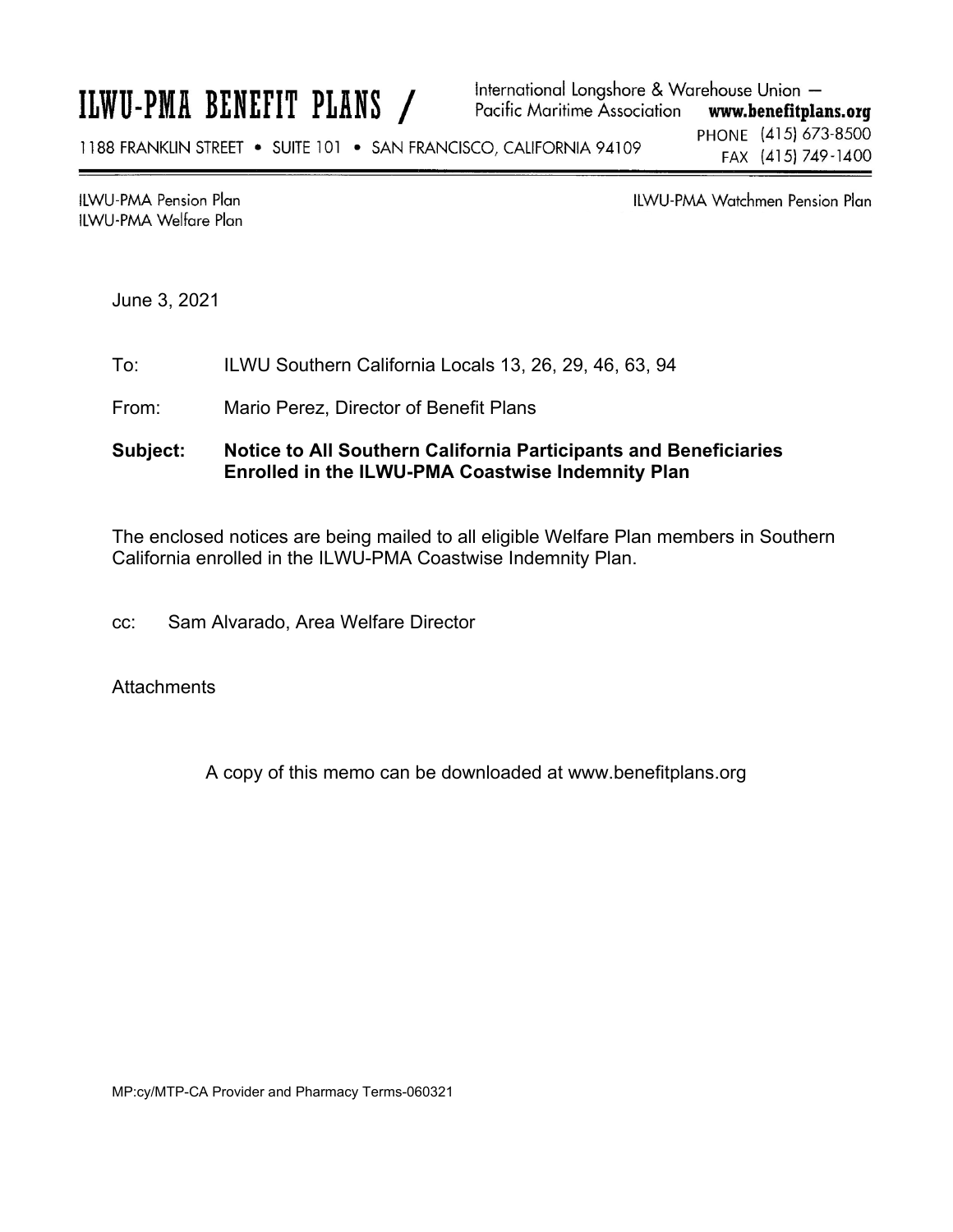International Longshore & Warehouse Union -Pacific Maritime Association www.benefitplans.org PHONE (415) 673-8500 1188 FRANKLIN STREET . SUITE 101 . SAN FRANCISCO, CALIFORNIA 94109 FAX (415) 749-1400

**ILWU-PMA Pension Plan IIWU-PMA Welfare Plan**  **ILWU-PMA Watchmen Pension Plan** 

June 2021

### **To: All Southern California Participants and Beneficiaries Enrolled in the ILWU-PMA Coastwise Indemnity Plan**

Please take notice that the Trustees of the ILWU-PMA Welfare Plan ("Plan"), who have sole authority to administer the Plan, have determined that the Plan will **not** reimburse or indemnify any Plan Participants or otherwise pay benefits for any claims for services, supplies, tests, or prescriptions provided to any Plan Participant or beneficiaries by **Alexander Pharmacy and Global Express Pharmacy,** any pharmacy affiliated with these pharmacies, or any pharmacist or any other entity under which the owner of these entities may start to bill, effective immediately.

A complete and current list of all providers and healthcare facilities whose services and prescriptions the Plan is no longer covering is posted on the Plan's website, www.benefitplans.org. Please consult the website or telephone the Benefit Plans Office at (415) 673-8500 to get the most current information regarding providers and facilities which are no longer covered.

Below, for your information, are the known addresses for these pharmacies.

**Alexander Pharmacy:** Please note, any prescription claims from this provider will not be reimbursed, effective immediately.

Address: 1084 N. Western Ave., Los Angeles, CA 90029-2310

**Global Express Pharmacy:** Please note, any prescription claims from this provider will not be reimbursed, effective immediately.

Address: 10596 Garden Grove Blvd., Garden Grove, CA 92843-1163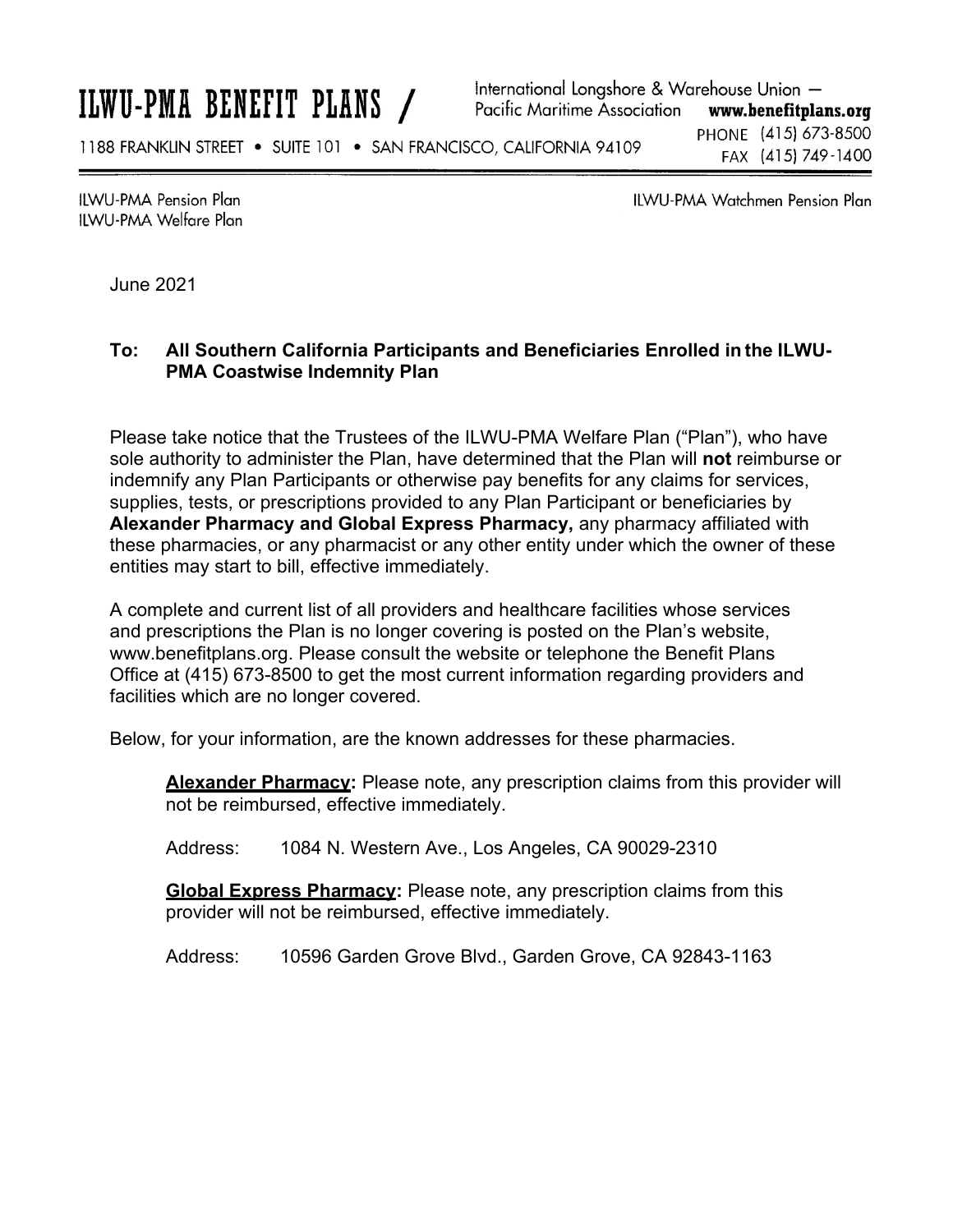International Longshore & Warehouse Union -Pacific Maritime Association www.benefitplans.org

1188 FRANKLIN STREET . SUITE 101 . SAN FRANCISCO, CALIFORNIA 94109

PHONE (415) 673-8500 FAX (415) 749-1400

**ILWU-PMA Pension Plan ILWU-PMA Welfare Plan**  **ILWU-PMA Watchmen Pension Plan** 

June 2021

#### **To: All Southern California Participants and Beneficiaries Enrolled in the ILWU-PMA Coastwise Indemnity Plan**

Please take notice that the Trustees of the ILWU-PMA Welfare Plan ("Plan"), who have sole authority to administer the Plan, have determined that the Plan will **not** reimburse or indemnify any Plan Participants or otherwise pay benefits for any claims for services, supplies, tests, or prescriptions provided to any Plan Participant or beneficiaries by providers **Arneta Finney-Beverly, N.P., Joan Anukam, N.P., and Enrico Melson, M.D.,** or any healthcare providers affiliated with or working under the direction or supervision of these providers, or any other entity to the extent it bills for services rendered in whole or part by these providers, effective immediately.

A complete and current list of all providers and healthcare facilities whose services and prescriptions the Plan is no longer covering is posted on the Plan's website, www.benefitplans.org. Please consult the website or telephone the Benefit Plans Office at (415) 673-8500 to get the most current information regarding providers and facilities which are no longer covered.

Below, for your information, are the known addresses and associated organizations for these providers.

**Arneta Finney-Beverly, N.P.:** Please note, any claim from a facility or from any other provider *related to* a service in which *this provider participates* will not be reimbursed, effective immediately.

Address: 9705 Holmes Ave., Los Angeles, CA 90002-3031

**Joan Anukam, N.P.:** Please note, any claim from a facility or from any other provider *related to* a service in which *this provider participates* will not be reimbursed, effective immediately.

Address: 10835 New Street, Downey, CA 90241

**Enrico Melson, M.D.:** Please note, any claim from a facility or from any other provider *related to* a service in which *this provider participates* will not be reimbursed, effective immediately.

Address: 17500 Foothill Blvd., Suite A-2, Fontana, CA 92335-3798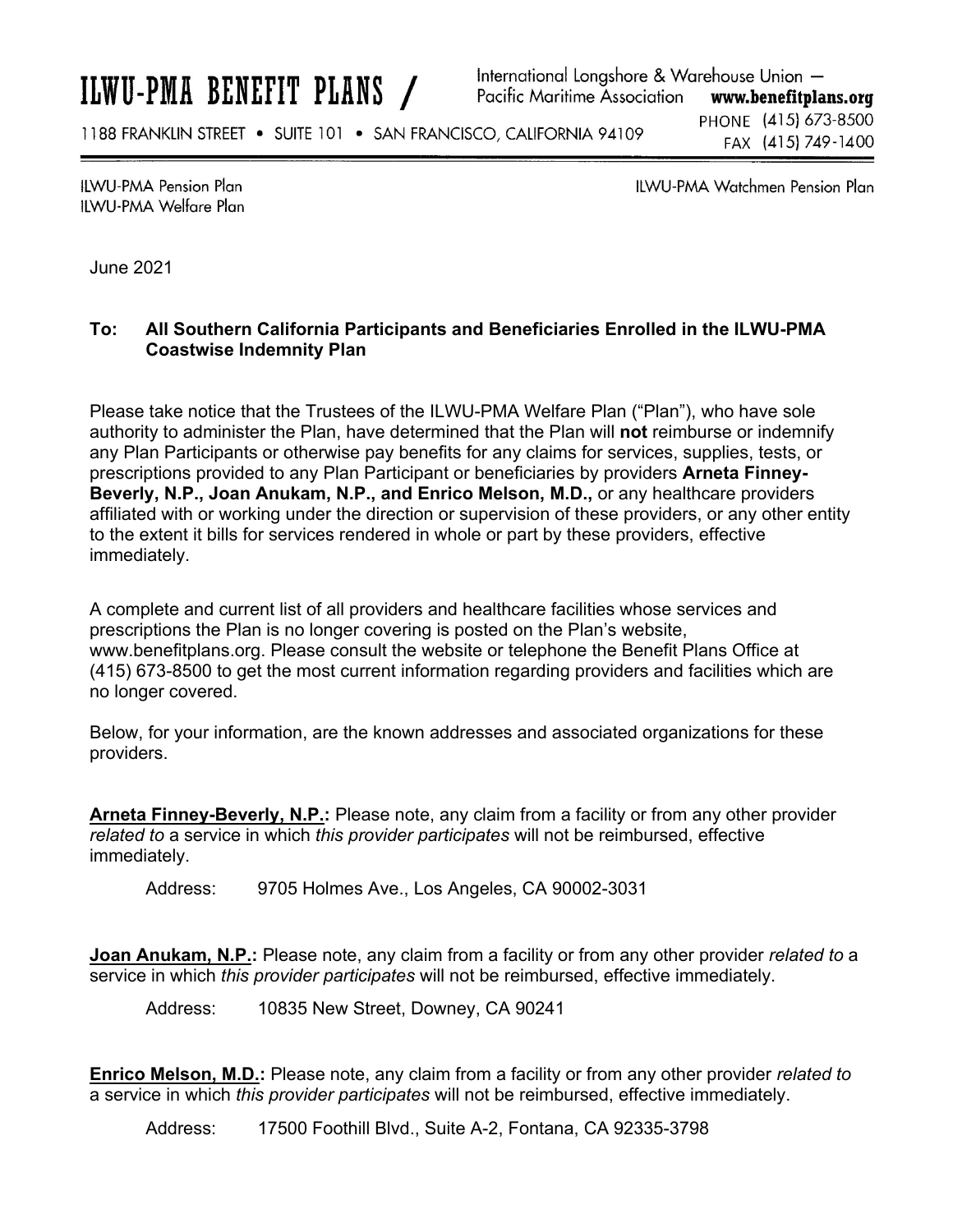International Longshore & Warehouse Union -Pacific Maritime Association www.benefitplans.org

1188 FRANKLIN STREET . SUITE 101 . SAN FRANCISCO, CALIFORNIA 94109

PHONE (415) 673-8500 FAX (415) 749-1400

**ILWU-PMA Pension Plan** IIWU-PMA Welfare Plan ILWU-PMA Watchmen Pension Plan

June 2021

### **To: All Southern California Participants and Beneficiaries Enrolled in the ILWU-PMA Welfare Plan**

The Plan sent a Notice in July 2020 advising that effective immediately the Trustees of the ILWU-PMA Welfare Plan ("Plan"), who have sole authority to administer the Plan, had determined that the Plan would **not** reimburse any Plan Participants or Beneficiaries or otherwise pay benefits for any claims for services, supplies, tests, or prescriptions provided to any Plan Participant or Beneficiaries by **Randall Maxey, M.D. or any health care service providers working under Dr. Maxey's direction or supervision.** Notices were sent to all Southern California Participants and to Dr. Maxey.

It has come to the Plan's attention that Dr. Maxey is affiliated with and directing and supervising the following organizations and the health care service providers working at the organizations. **Therefore, claims for services, supplies, tests, and prescriptions provided to any Plan Participants or Beneficiaries by or at any of the organizations listed below are not covered by the Plan.** 

A complete and current list of all providers and healthcare facilities whose services and prescriptions the Plan is no longer covering is posted on the Plan's website, www.benefitplans.org. Please consult the website or telephone the Benefit Plans Office at (415) 673-8500 to get the most current information regarding providers and facilities which are no longer covered.

**Claims for services, supplies, tests, and prescriptions provided to any Plan Participants or Beneficiaries by or at the following organizations are not covered by the Plan:** 

#### **Advanced Community Medical Care Corp**

Addresses: 323 N Prairie Ave., Suite 417, Inglewood, CA 90301 701 E 28th St., Ste. 100, Long Beach, CA 90806 447 N Prairie Ave., Inglewood, CA 90301